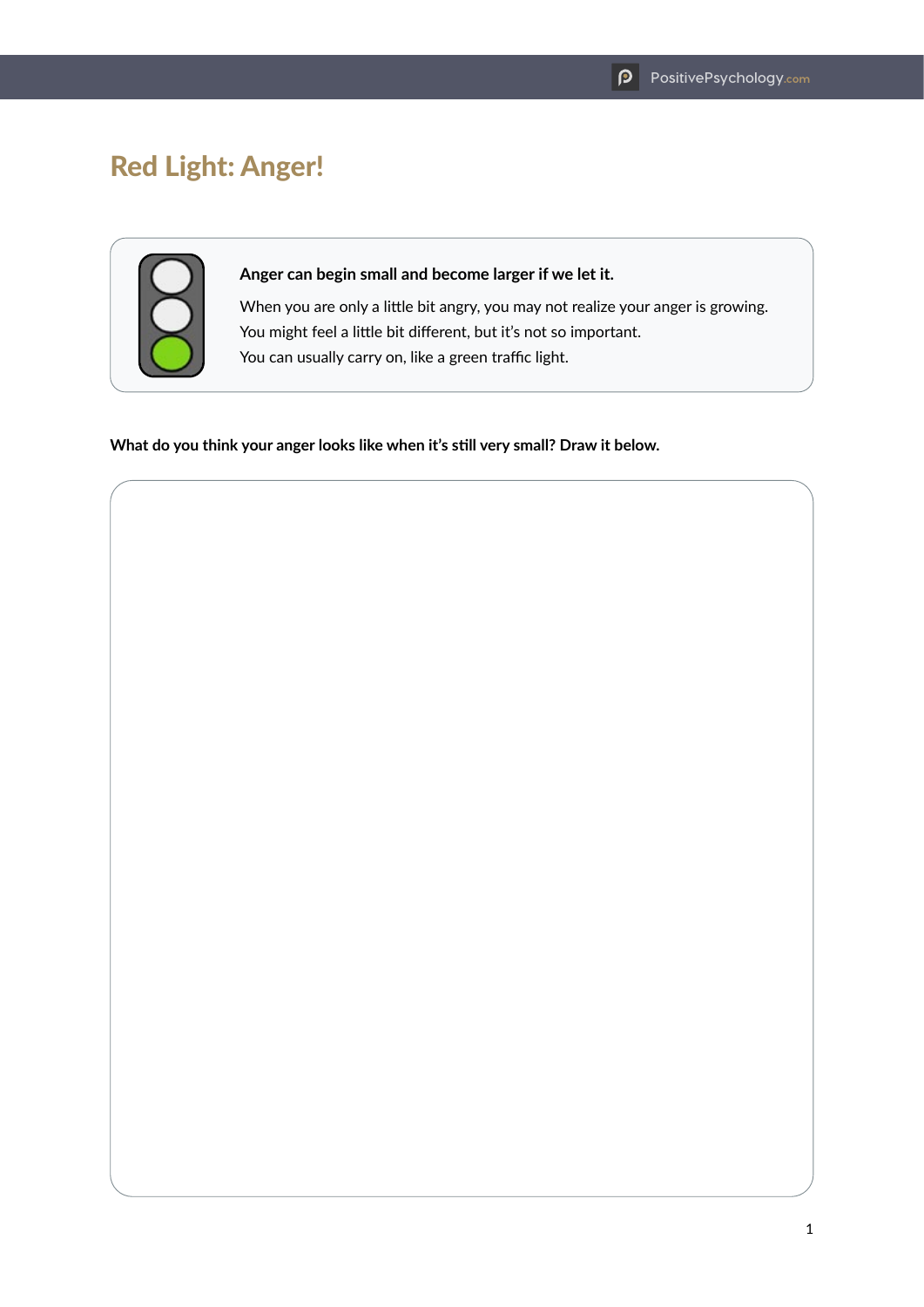

## **Red lights are feelings in your body that tell you when your anger is growing too big.**

You might start noticing these red lights even while you're first becoming angry. When you start to feel these red lights, slow down and stop. You can take charge if your angry feelings before they get any bigger.

**What do you think your anger looks like when it's very large? Draw it below.**